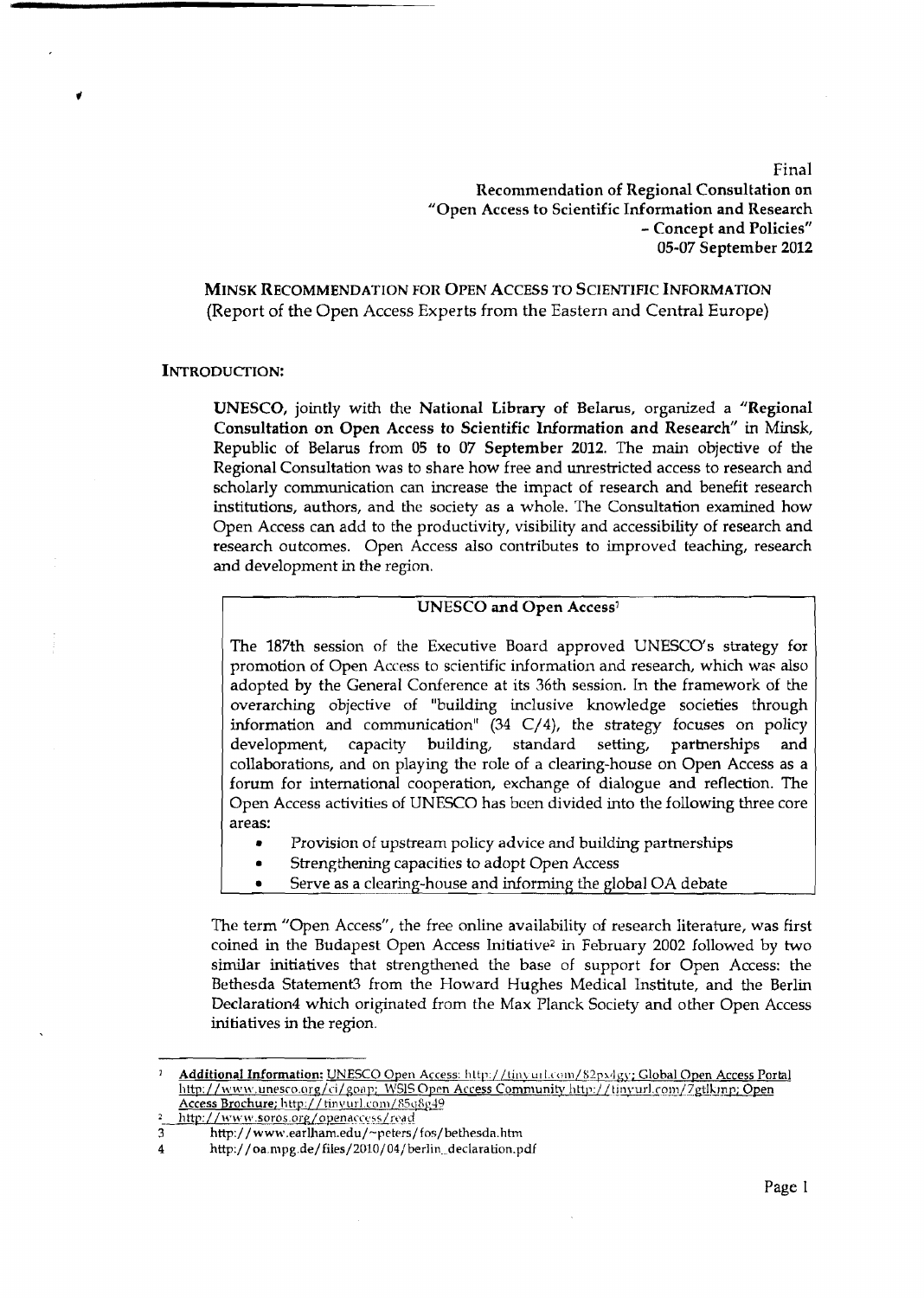# **Joint Statement** of **the** Participants

We, the participants of the Regional Consultation on Open Access to Scientific Information: Concepts and policics met to deliberate and exchange knowledge and experiences on the policy issues related to the Open Access to Scientific Research and Scholarly Communication and collectively observed that:

Open Access to Scientific Information and Research has been recognized as a promising model of scholarly communication and a tool to disseminate and enable science;

- 1. "Open Access," free and open global online access to peer-reviewed scientific publications and data, can be provided to public via the Internet.
- There is a need to take advantage of developments in ICTs, and broadly disseminate the scholarship to foster interactivity.
- Researchers and students from the region can gain increased access to knowledge, publications, and can have greater visibility and readership.
- Open Access increases potential impact of funded research, which is already a case in many countries in the region.
- Open Access provides opportunities for implementing additional models for new publication culture and research evaluation.
- 6. Open Access has a potential to contribute to responsible research and innovation by **making** the results of research available to public at large and by facilitating societal engagement.
- 7. Open Access contributes to transparency by providing public access to publicly funded research results.
- Open Access helps to avoid duplicative research, minimizes time spent searching for information and the research gains value when it is used and reused.
- Private sector also benefits from wider access to scientific research results and small and medium-sized enterprises improve their capacity to innovate.

By taking into consideration of opportunities as outlined above, we recommend to the decision makers to adopt an inclusivc and multi-stakeholder approach to develop Open Access in the region. This should, inter alia, include the following:

- 1. Open Access should be mandated for all possible outputs of publicly funded research.
- 2. Efforts are needed to foster Open Access publishing channels and Research Information Systems.
- 3. The government and research funding organizations should adopt and promote Open Access policies and mandates for the dissemination of scientific publications resulting from publicly funded research.
- **4.** Universities and Research Institutions should also be encouraged to adopt Open Access mandates.
- 5. Understanding regional dynamics and building on successful initiatives through collaborative work is critical for the Open Access movement in the region.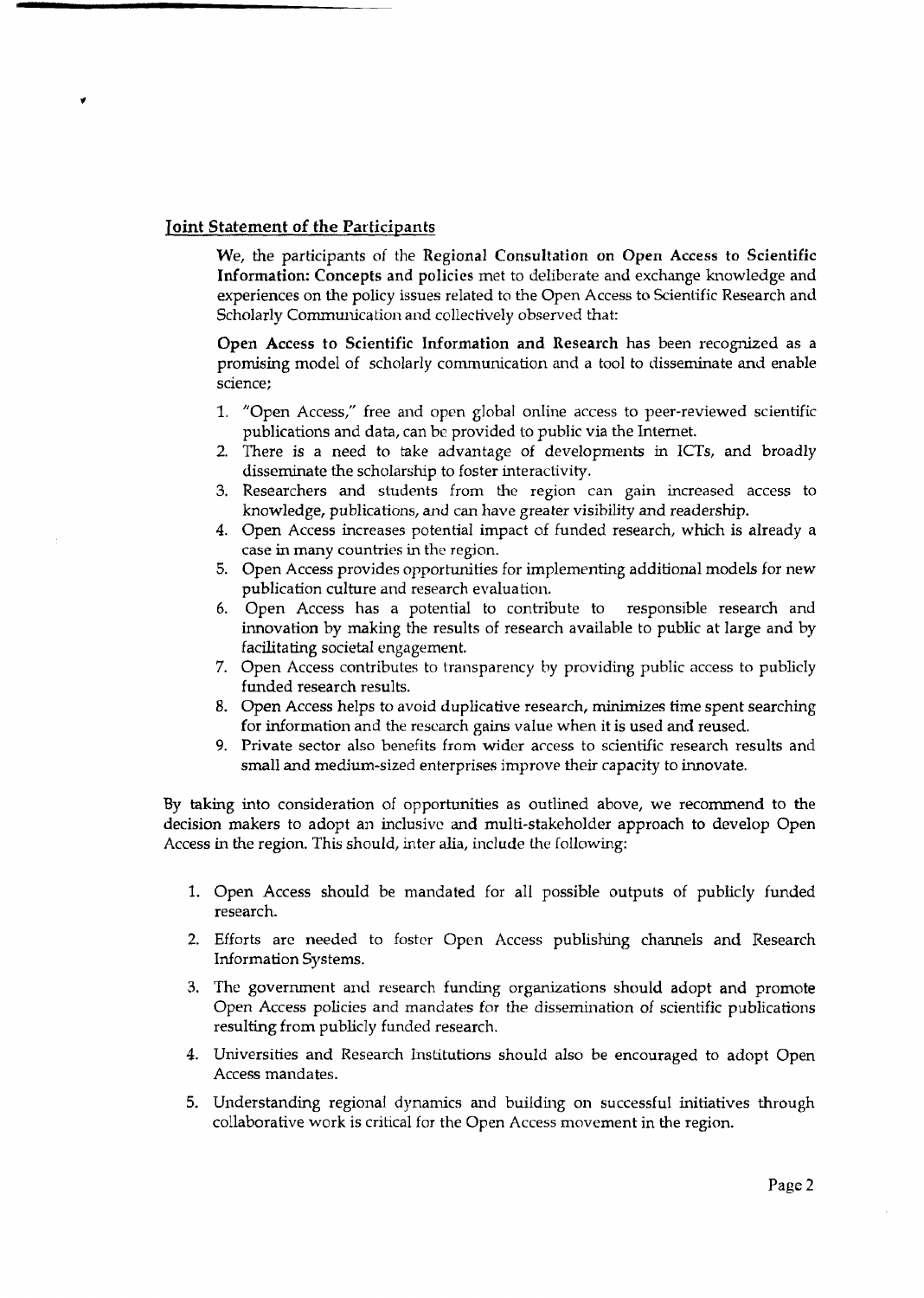- 6. Individual institutions can provide positive example for change and lead the way. Scientific institutions and other stakeholders should reflect upon sustainable new publication models, cooperate nationally, regionally and internationally and play a role in the capacity building in the region.
- 7. Existing evaluation systems and reward structures are obstacles for the broad implementation of Open Access. This system must be changed in order to create an even-playing field. Promising developments for more comprehensive measures of impact are taking place and these should be improved and implemented.
- 8. Support interoperability of Open Access infrastructure using open technology standards and ensuring that it meets current best practices for metadata harvesting, accessibility, and digital preservation.

#### Further recommend:

- 9. To request UNESCO to continuc supporting at the country-level, and regional level initiatives to promote and foster Open Access to Scientific Research; act as a collective voice to support Open Access in the intergovernmental fora and continue implementing the Open Access Strategy as adopted by the **36th** General Conference in Paris.
- 10. To continue dialogue amongst stakeholders: UNESCO has a special role to play in ensuring that there is full global involvement in the development of policies and mandate. The templates developed within the framework of UNESCO's Open Access Strategy should be promoted.
- 11. To enhance the level of financial support for the projects and initiatives of public organizations, scholarly communities in advocating Open Access to scientific information and research.
- 12. To acknowledge the primary role of scholarly communities in creating Open Access resources.
- 13. To consider developing an international instrument to guide governments in Open Access activities.
- 14. To support creation of clearing house mechanism in the region for good practices in relation to funding research practices that have open access as a supported dissemination model.
- 15. To create "soft network" to ensure communication and continuous consultation among the regional stakeholders.
- 16. To continue to develop more strategic partnerships amongst stakeholders.
- 17. To continue influencing policy 1eveI to urge institutions to sign the Berlin Declaration on Open Access Initiative.

### Post Script:

18. Thank the National Library of Belarus, UNESCO National Commission for the Republic of Belarus and Government of Belarus for the logistics arrangement and for the hospitality.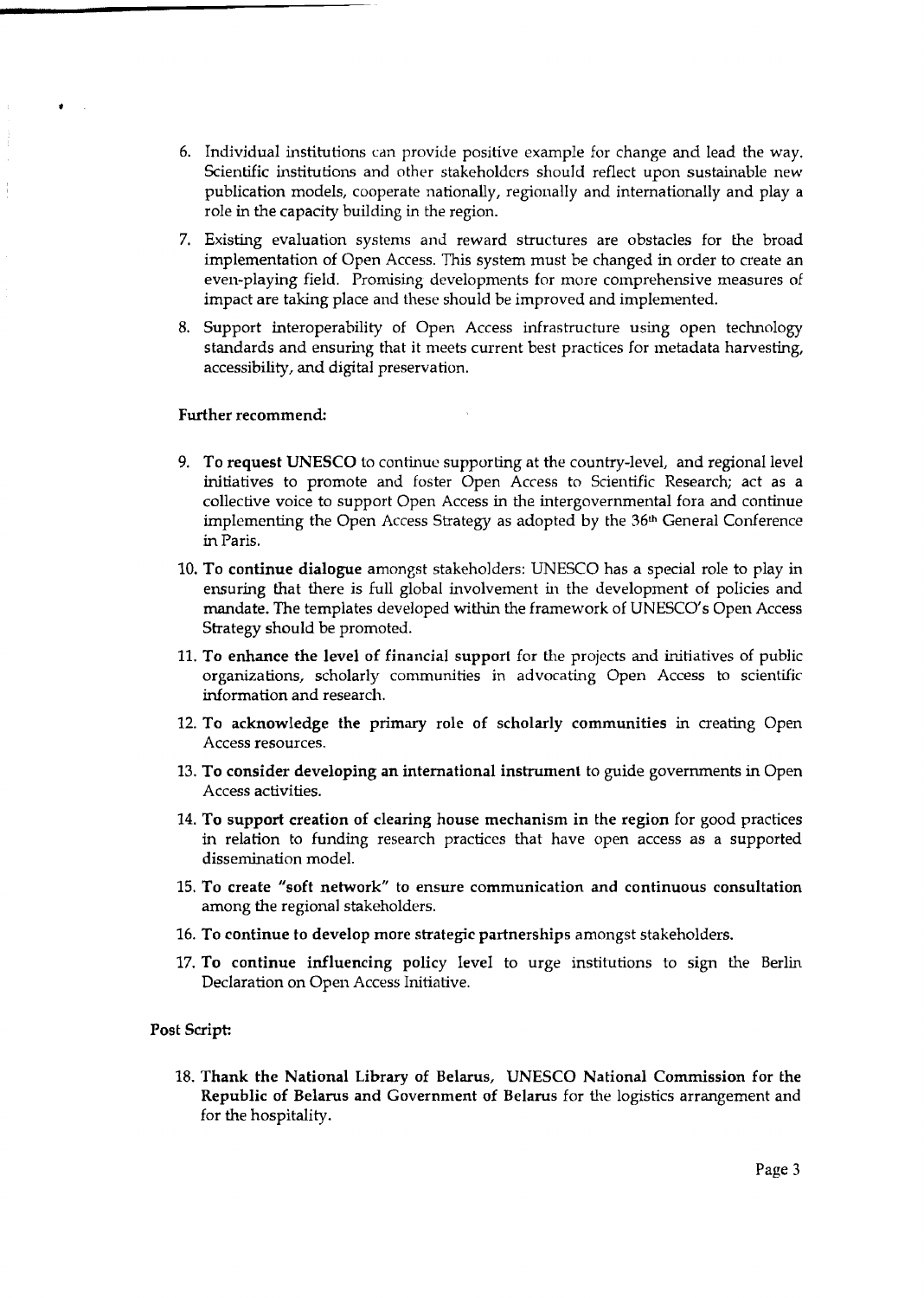19. **Express** gratitude to UNESCO for providing support to create this platform and its involvement in discussing current issues and challenges for Open Access in the region.

(Annex: List of participants)

 $\ddot{\phantom{1}}$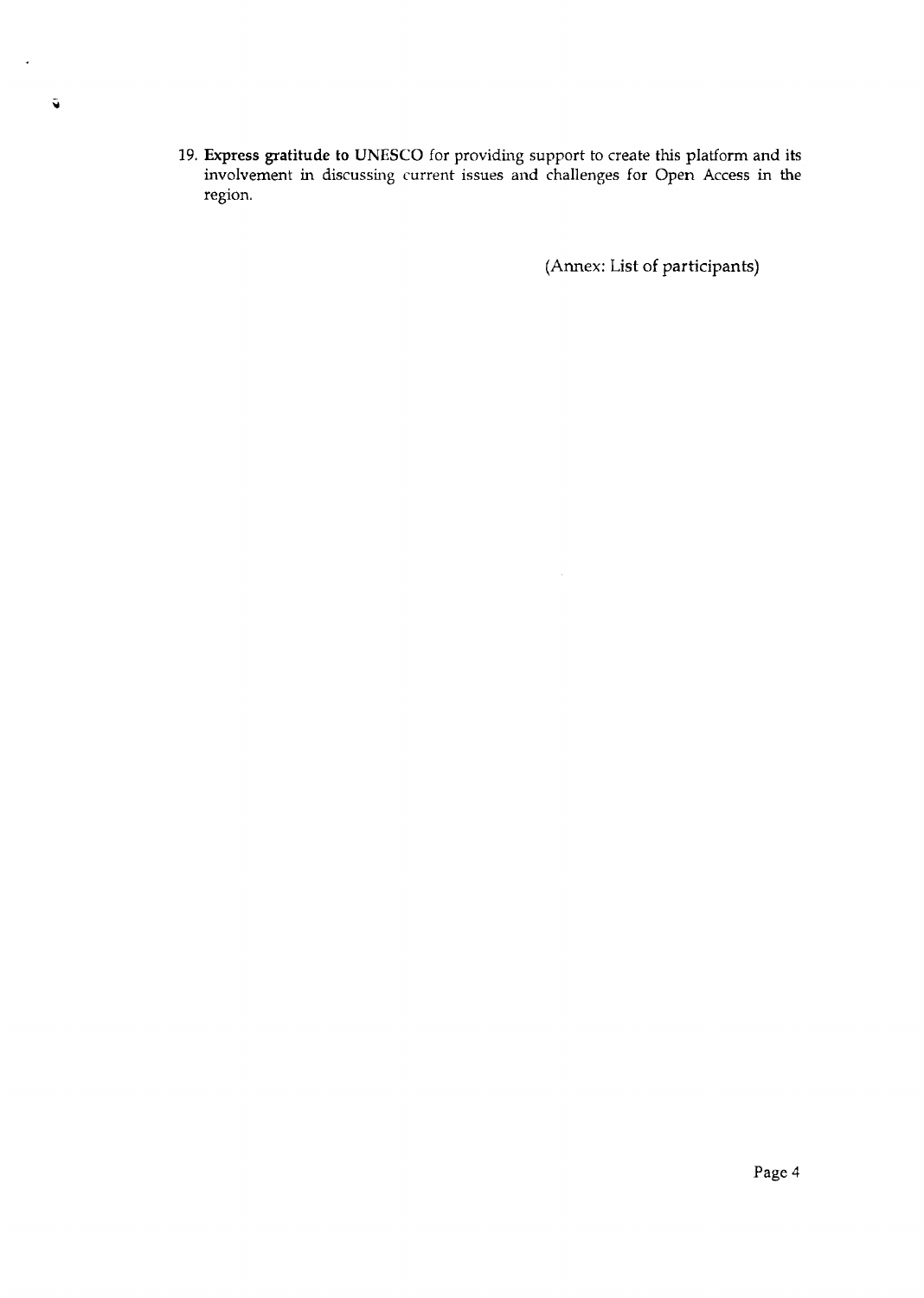List of participants for the Regional Consultation on **OA** to Scientific Information.

 $\bullet$  .  $\mathcal{L}_{\text{max}}$  $\mathcal{L}_{\mathcal{C}}$ 

| SN                     | Country                | Name of the Invitee and Address                                                                                                                                                                                                                              |
|------------------------|------------------------|--------------------------------------------------------------------------------------------------------------------------------------------------------------------------------------------------------------------------------------------------------------|
|                        | Armenia                | Mr Tigran Zakaryan, Laboratory Manager, (elca OA Armenia coordinator), Institute of<br>Radiophysics and Electronics, Armenian Academy of Sciences, Alikhanian 1, Ashtarak 0203,<br>Armenia, e-mail: tigr@irphe.am / tzakaryan@gmail.com, Tel: +374 91 463326 |
| 12.                    | <b>Bulgaria</b>        | Dr. Peter Lubomirov Stanchev, Professor and chair of Computer Systems Department, Institute<br>of Mathematics and Informatics, Bulgarian Academy of Sciences, 8 G. Bonchev Street, 1113<br>Sofia, Bulgaria, e-mail: pstanche@kettering.edu                   |
| þ.                     | Croatia                | Ms Jadranka Stojanovski, Sveučilište u Zadru, University of Zadar, Rudjer Boskovic Institute,<br>Bijenicka c. 54, HR-10000 Zagreb, Croatia, e-mail: jadranka.stojanovski@irb.hr, Tel: +385 1 4560<br>929, Mob: +38598318609, Fax: +385 1 4561 095            |
| K.                     | Estonia                | Ms Liisi Lembinen, Development Director , Tartu University Library, W. Struve 1, Tartu,<br>[50091, Estonia, e-mail: <u>liisi lembinen@ut.ce,</u> Tel: + 372 737 5704 , Fax: + 372 737 5701                                                                   |
| Б.                     | Georgia                | Prof. Tinatin Bochorishvili, Deputy Director-General, Shota Rustaveli National Science<br>Foundation, Tbilisi<br>Georgia, e-mail: bochorishvili@rustaveli.org.ge                                                                                             |
| 6.                     | Hungary                | Prof. Gabor Makara, President, Hungarian Scientific Research Fund (OTKA), Budapest,<br>Hungary, e-mail: makaragb@gmail.com / makara@koki.hu                                                                                                                  |
| 7.                     | Latvia                 | Mr Andris Vilks, Director, Latvian National Library, Head of the Knowledge Society<br>Programme Council at the UNESCO LNC and member of the National Information Society<br>Council, e-mail: Andris.Vilks@Inb.tv                                             |
| 8.                     | Lithuania              | Prof. Rūta Marcinkevičienė, Vice-Chair of the Research Council of Lithuania, Gedimino pr. 3,<br>Vilnius, Lithuania LT-01103, e-mail: r.marcinkeviciene@hmf.ydu.lt /ruta@hmf.ydu.lt, Mob:<br>+370 60102117                                                    |
| þ.                     | Macedonia              | Mr Bardyl Jashari, Director, Metamorphosis Foundation, Skopje, Macedonia, e-mail:<br>bardhyl@metamorphosis.org.mk / bjasari1@gmail.com                                                                                                                       |
| ho.                    | Poland                 | Dr. Pawel Szczęsny, Researcher, Institute of Biochemistry and Biophysics of the Polish<br>Academy of Sciences, Department of Bioinformatics, Warsaw, Poland, e-mail:<br>szczesny.pawel@googlemail.com                                                        |
| h1.                    |                        | Mr Mikhail Belevtsov, Deputy Director on Science, Republican Research & Practice Center of<br>children oncology, hematology and immunology                                                                                                                   |
| h2.                    |                        | Ms Tatiana Golubeva, Researcher, Republican Research&Practice Center of Psychological<br>health                                                                                                                                                              |
| 13.                    |                        | Ms Tatiana Osadchuk, Researcher, Republican Research & Practical Center" Mother and<br>child"                                                                                                                                                                |
| 14.                    |                        | Ms Maria Senko, Deputy Director, Belarusian State University Library                                                                                                                                                                                         |
| 15.                    |                        | Ms Maria Tikhomirova, Chief specialist, Ministry of Information and connection,<br>Department of informatization                                                                                                                                             |
| 16.                    | Republic of<br>Belarus | Ms Julia Visenberg, Scientific Secretary, Republican Research & Practice Center of Radiational<br>Medecine                                                                                                                                                   |
| þ7.<br>18.             |                        | Ms Tatiana Kozyr, Chief Department of the Library, Belarusian State Agrotechnical University<br>Ms Valentina Vyshemirskaya, Chief Department of the Library, Belarusian State Agrotechnical<br>University                                                    |
|                        |                        | Ms Oksana Voronetskaya, National Library of Belarus                                                                                                                                                                                                          |
| $\frac{19}{20}$<br>21. |                        | Ms Inna Yurik, Chief Department, Central Scientific Library, National Academy of Sciences                                                                                                                                                                    |
|                        |                        | Ms Ludmila Luschinskaya, Junior Researcher, Republican Research & Scientific Center of<br>Medical Expertise                                                                                                                                                  |
| $\frac{22}{23}$        |                        | Ms Olga Maisenova, Scientific Secretary, Republican Scientific-Technical Library                                                                                                                                                                             |
|                        |                        | Ms Maria Shukhankova, Director, Polotsk State University                                                                                                                                                                                                     |